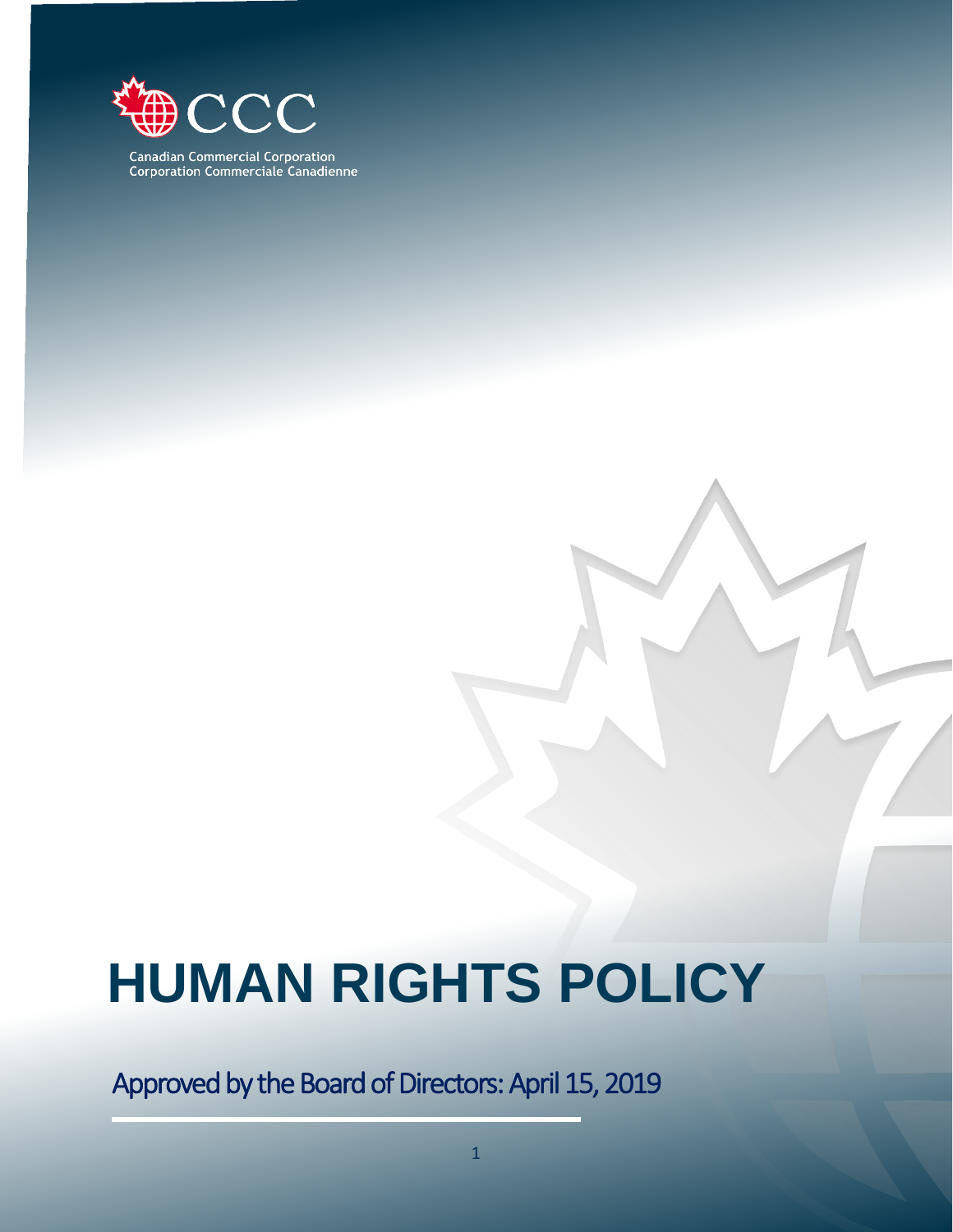# **CCC's Mandate and Background**

The Canadian Commercial Corporation (CCC) is a Crown corporation accountable to the Parliament of Canada through the Minister of International Trade Diversification. Established in 1946, CCC's mandate is to assist Canadian exporters sell goods and services abroad and strengthen bilateral trade relationships between Canada and other nations.

CCC has a role in fulfilling certain components of the Government of Canada's public policy mandate including the responsibility for administering the Defense Production Sharing Agreement ("DPSA"), a treaty with the United States for defence procurement. The DPSA is an intrinsic component of the bilateral trade relationship with the United States and aims to sustain the integrated North American Defence Industrial Base, reduce trade barriers and promote Canada's highly developed research, development and manufacturing capacity in this sector. CCC further assists Canadian exporters in sales to foreign governments in the defence and security sector and for capital projects. In addition to these sectors, CCC has launched a Diversification Strategy to generate exports in the infrastructure, aerospace, clean technology and information technology sectors.

CCC operates in a manner consistent with the policies of the Government of Canada, and in particular, with the commitments Canada has made to respect, protect and promote human rights domestically and internationally. CCC must take into account the government's policy to build long-term bilateral relationships in the interests of peace and security while at the same time ensuring its transactions comply with Canada's human rights obligations and international standards. The complexity of these factors creates the backdrop to CCC operations, particularly with respect to its transactions in the defence and security sector.

# **The Export Control Regime**

Canada has in place and maintains an effective national export control regime. This regime outlines the criteria to be met for controlled goods and technology, including many defence and security products, to be granted a permit for export from Canada. The Government of Canada is further strengthening its export control regime through its accession to the *[Arms Trade Treaty](https://unoda-web.s3-accelerate.amazonaws.com/wp-content/uploads/2013/06/English7.pdf) (ATT)* . This regime has the final approval and determination to ensure human rights, international humanitarian law and other considerations are weighed in decisions on the exports of controlled goods and technology.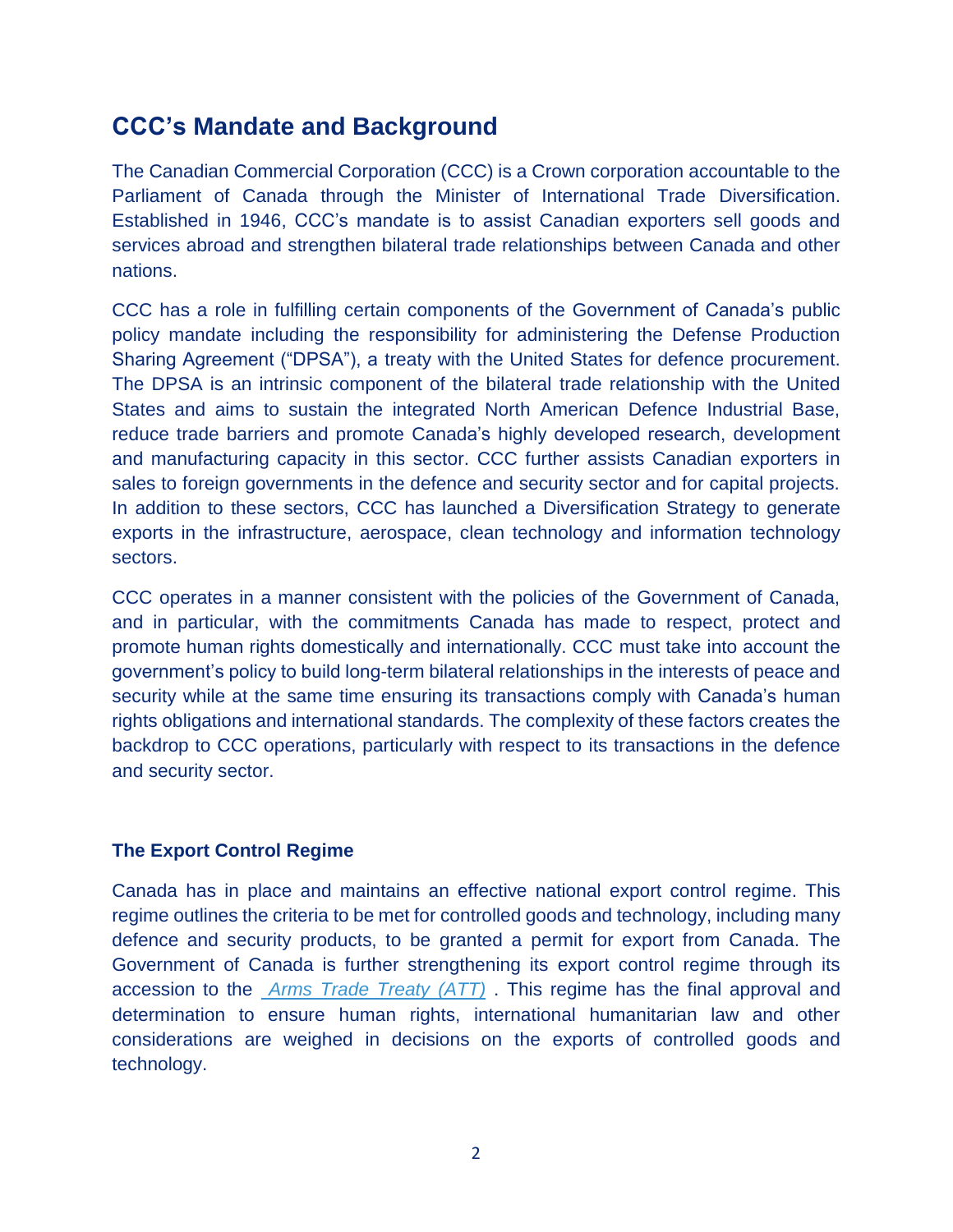# **CCC's Commitment to Human Rights**

CCC is committed to respecting all internationally recognized human rights in line with the United Nations Guiding Principles on Business and Human Rights ("UN Guiding Principles") and the OECD Guidelines for Multinational Enterprises.

CCC recognizes that industry standards and practices in this area for Canadian exporters are evolving and CCC is committed to working with the Government of Canada, experts and stakeholders to identify emerging best practices and incorporate those practices into our human rights policies and procedures.

CCC recognizes steps must be taken within CCC's and its exporters business practices to identify and address any actual or potential adverse human rights impacts where CCC is involved in a transaction. We manage these risks by undertaking due diligence, acting on the findings and communicating with stakeholders on how we mitigate human rights risks and impacts across our value chain.

Our commitment to human rights is also embedded in our revised Responsible Business Conduct policies and practices. These form a vital part of our work with Canadian exporters, their supply chains, foreign government buyers, and our shareholder, the Government of Canada. This framework supports and guides CCC's approach to governance and ethical business, sustainability, and transparency and lays the roadmap for our approach to human rights.

In particular, the following principles are fundamental to our human rights commitment:

#### **Right to Liberty and Security**

CCC respects the right of liberty, safety and security of individuals, including freedom from torture, freedom from arbitrary arrest and the right to peaceful assembly. CCC recognizes that security forces and law enforcement personnel have a vital role to play in the protection of these rights and assesses the impact a transaction may have on these rights.

## Freedom of Association and Collective Bargaining

CCC respects rights of freedom of association and collective bargaining. For over twenty years, CCC and the *Professional Institute of the Public Service of Canada* have shared a desire to maintain harmonious and mutually beneficial relationships between management and its employees. We respect the right of workers to form or join a trade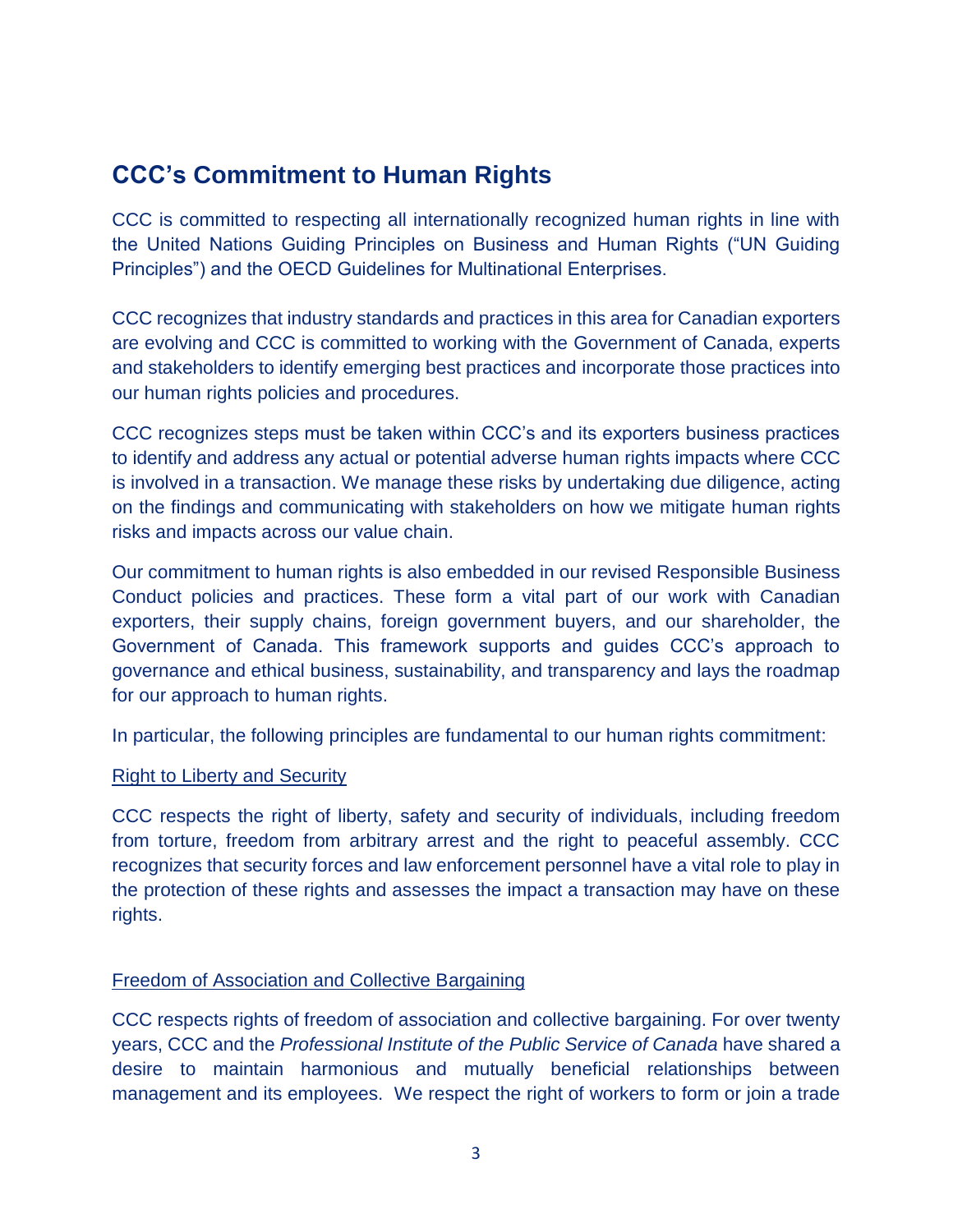union including the right of workers to collective bargaining without fear or reprisal, intimidation and harassment.

## Employment Equity, Diversity and Inclusion

CCC is committed to maintaining business environments and relationships free from discrimination, including discrimination based on: age, race, colour, religion, creed, sex, gender identity, sexual orientation, marital or family status, nationality, ethnic or place of origin, citizenship, language, political belief, pregnancy, and disability.CCC promotes a diverse and inclusive workplace.

## Forced and Child Labour

CCC does not condone or accept any form of modern slavery, human trafficking, or child labour. CCC expects exporters to identify and address any such practices in their operations and throughout their supply chain.

## **Privacy**

CCC recognizes an individual's right to the protection of personal information and the need for information management practices that adhere to human rights standards. CCC is cognizant of the impact that security measures can have on human rights and is committed to ensuring privacy rights are respected.

# Environmental Stewardship

CCC recognizes the significant implications that infrastructure projects may have on indigenous peoples, natural resources, biodiversity and water supplies. CCC anticipates and adapts to changing environmental conditions and to promote sustainable practices by ensuring our exporters adhere to world-class standards in CCC transactions. CCC is committed to working with its sister Crown Corporation, Export Development Canada, a partner in infrastructure projects, in this area in promoting best practices for its transactions.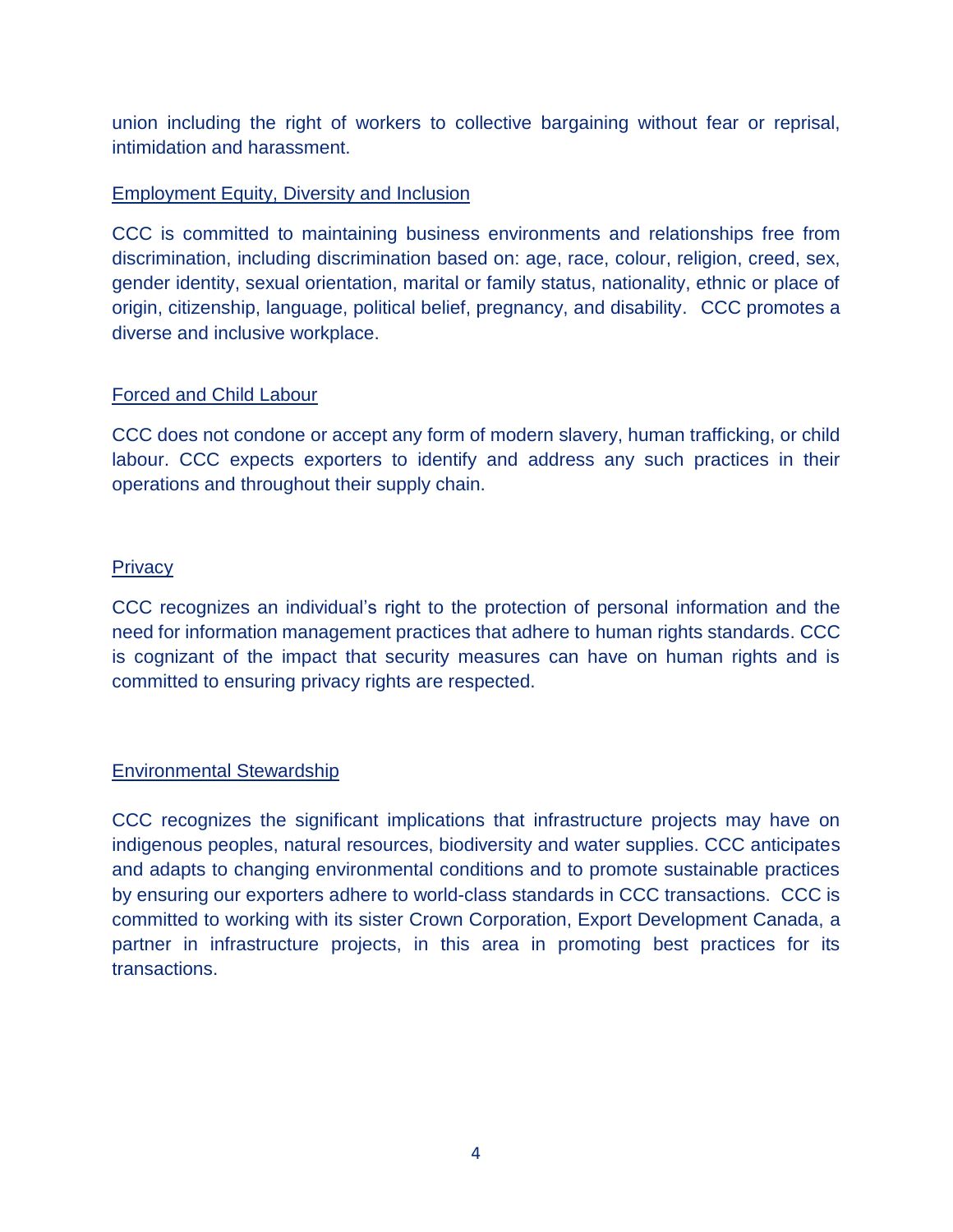# **Governance and Implementation**

CCC is committed to incorporating respect for human rights into our policies, procedures, practices and corporate culture. CCC recognizes this implementation is an iterative process that will require engagement with all stakeholders.

All CCC employees are required to assume and promote the principles, policies and practices to ensure respect for human rights is a core principle throughout our business. Overall leadership and oversight of human rights policies and practices rests with a crossfunctional Human Rights Committee (HRC). The HRC reports and makes recommendations to the Risk and Opportunities Committee (ROC) that includes senior management. The independently appointed Board of Directors provides direction, governance and oversight. The Office of the Auditor General of Canada provides additional oversight by the Government of Canada.

This embedded and layered approach to oversight ensures each part of our organization, including the Board and the Government of Canada, is clear about CCC's commitment and responsibility to respect human rights. We rely on the ownership by all employees to assume and promote the principles, policies and practices to ensure the respect for human rights is a core principle throughout our business.

In implementation, we commit to:

# **ASSESS**:

The HRC undertakes project-specific human rights due diligence, through risk assessments that include analysis of the product, end-user and human rights conditions in the country of export. The HRC reports its findings and recommendations to ROC that considers the transaction as a whole. This involves taking into account the human rights risk, along with other political, economic and public policy factors as relevant to our mandate.

As part of CCC's due diligence, the HRC consults with relevant divisions within Global Affairs Canada, including Canadian embassies and High Commissions in the buyer country regarding human rights. These consultations and CCC's due diligence is an ongoing process that requires attention at regular stages in our business activities.

CCC also conducts due diligence on our Exporters' responsible business conduct, including respect for human rights.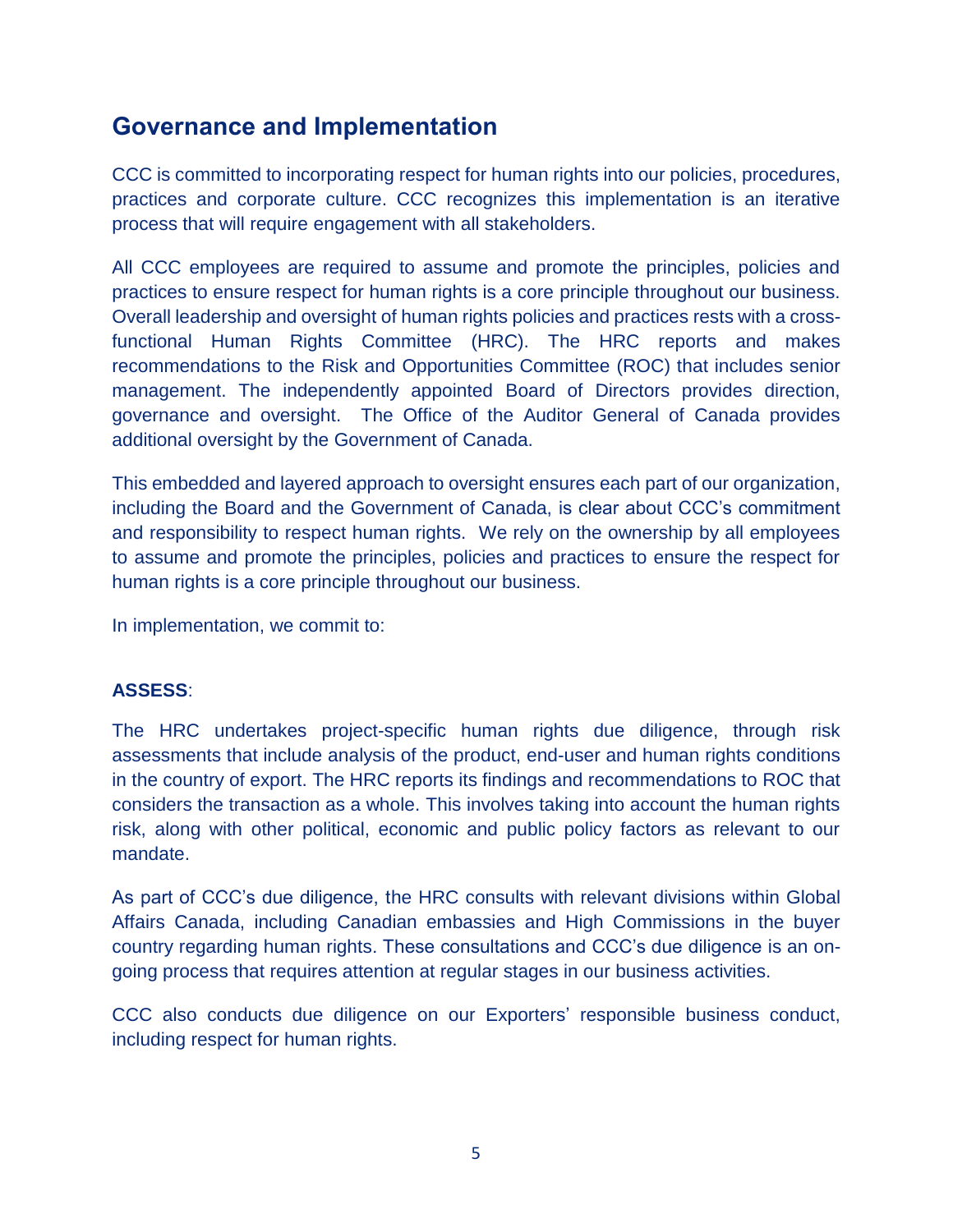# **ACT**:

CCC ensures effective action in response to assessment findings. This includes devising strategies and plans for preventing or mitigating risks, including using leverage with third parties. The HRC and ROC can further recommend against proceeding with a transaction if the adverse human rights risks are too high, and those risks cannot be prevented or mitigated.

CCC expects exporters to make commitments to abide by internationally recognized responsible business conduct standards including international human rights standards. CCC's due diligence requires that exporters complete CCC's due diligence form and sign a Certificate of Compliance that they will cooperate in good faith with proceedings before Canada's National Contact Point for the *OECD Guidelines for Multinational Enterprises.*

Drawing on CCC's due diligence, we expect exporters to identify, develop and implement policies and procedures to assess and address human rights risks in their operations and supply chains.

#### **MONITOR:**

Monitoring implementation of the HRC recommendations is an important aspect of CCC's human rights program. While monitoring human rights impacts during the pursuit development stage and contract delivery phase rests with the business development and contract management teams respectively, all employees must report knowledge of any potential human rights issues to the HRC.

CCC's exporter due diligence further encourages exporters to report any information that they may receive regarding the use of the product by the end-user during the contract. CCC itself is subject to regular audits, both internal and those conducted by the Auditor General of Canada.

## **COMMUNICATE:**

We recognize the importance of transparency to demonstrate our commitment to human rights. CCC makes publicly available reporting on individual transactions, subject to the requirements of the *Access to Information Act* and any commercial confidentiality considerations. CCC records and reports internally on adverse human rights impacts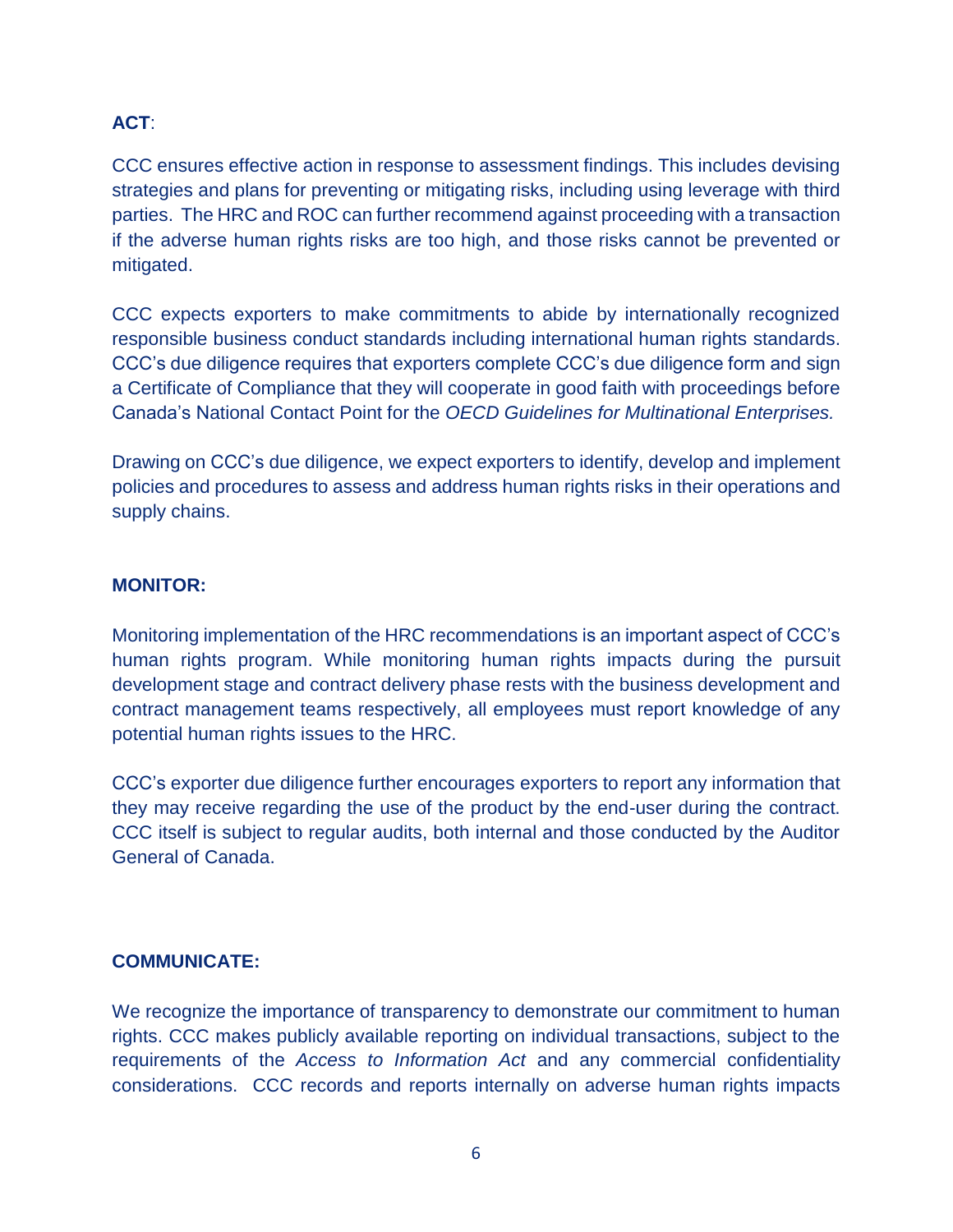through our risk assessments and will report to stakeholders on the implementation of this policy.

Further, pursuant to the implementation of the reporting requirements under the *Arms Trade Treaty,* State Parties must report annually on all exports and imports under the scope of the *Arms Trade Treaty*. CCC will, as required, support the Minister in the compilation of this report.

# **GREVIANCE MECHANISMS AND REMEDIATION**

CCC's role as an intermediary between the two contracting parties in a transaction permits us to facilitate access to a remedy:

1) Influencing Canadian exporters

CCC expects exporters to adopt policies and processes to identify and remediate human rights impacts throughout their operations, where they may be involved. CCC strives to work with exporters who have policies and mechanisms in place to respond to human rights grievances.

- 2) Supporting the Government of Canada's grievance mechanisms CCC further encourages exporters to cooperate meaningfully with the Canadian Ombudsperson for Responsible Enterprise and Canada's National Contact Point (NCP), where warranted**.**
- 3) Reporting potential human rights violations CCC will continue to consult with all relevant stakeholders to report allegations of human rights violations and work with stakeholders to devise plans to prevent or remediate impacts. This may include communicating with the Export Controls Division at Global Affairs Canada if CCC believes it acquires information relevant to the issuance of an export permit.

CCC is committed to working with the Government of Canada to identify emerging best practices in this area, and will continue to promote the provision of effective grievance mechanisms.